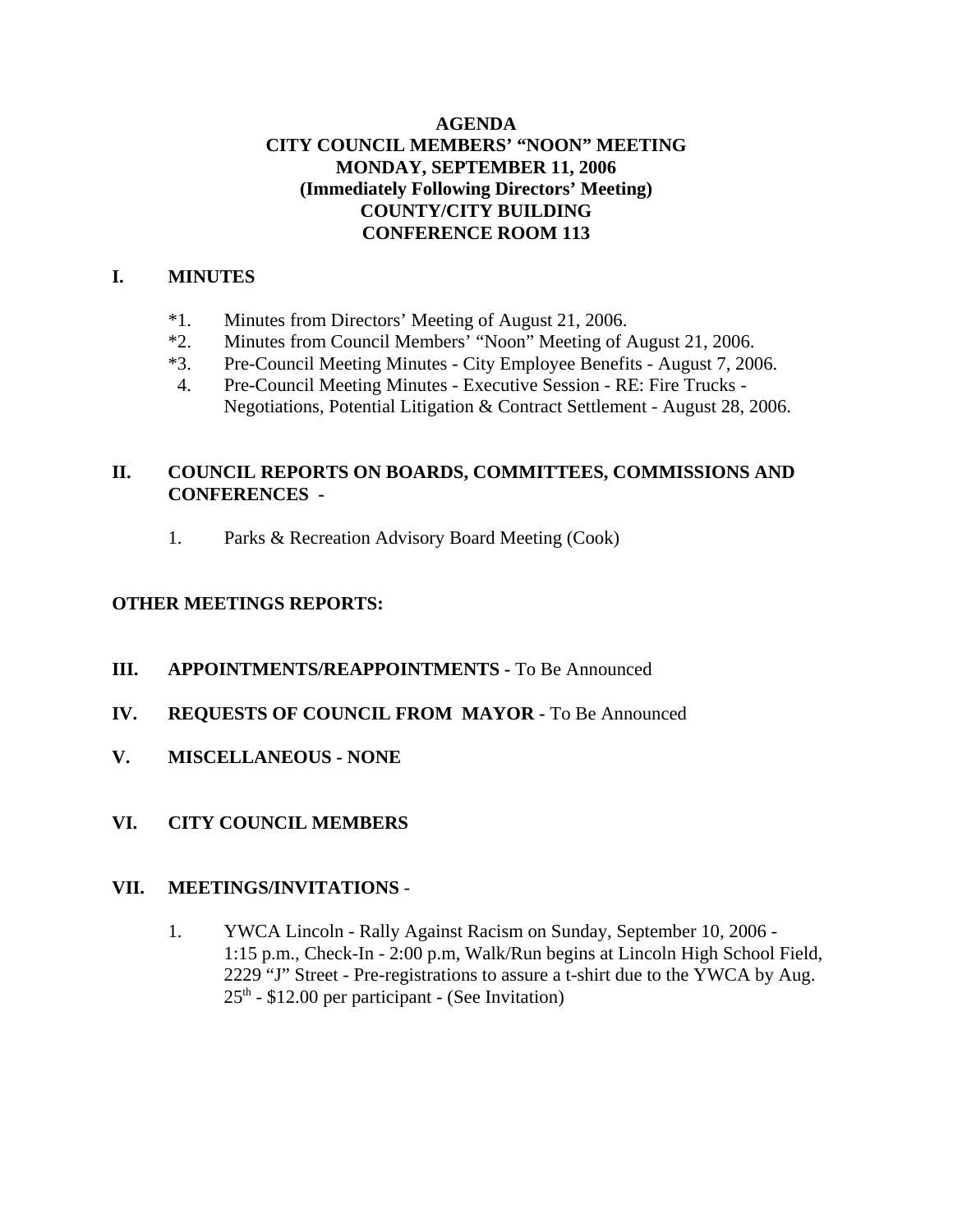- 2. Lincoln Neighborhood Alliance 3<sup>rd</sup> Annual Celebrate Neighborhoods! On Sunday, September 10, 2006 from 1:00 p.m. to 4:00 p.m. at Antelope Park (South of A Street & Capitol Parkway) - (See E-Mail Invitation)
- 3. NeighborWorks Lincoln 2006 Annual Meeting on Tuesday, September 19, 2006 at Lincoln Firefighters Hall, 241 Victory Lane (near West "O" Street & Sun Valley Blvd.) - Complimentary buffet catered by Tastefully Yours served 5:30 p.m. to 7:30 p.m. - 6:00 p.m. to 6:20 p.m., Short Program - Brief meeting to follow - (See Invitation)
- 4. Downtown Lincoln Association at our annual meeting and awards luncheon 2006 Downtown Impact Awards on Tuesday, October 24, 2006 - 11:45 a.m., Doors open; - Noon, Luncheon & Awards Ceremony - At Embassy Suites Hotel Ballroom - \$25 per person - RSVP by Oct.  $10<sup>th</sup>$  - (See Invitation)
- 5. CenterPointe, Inc. Annual Meeting & Luncheon on Thursday, September 21, 2006 at The Cornhusker Marriott Hotel - 11:00 a.m., Doors open - 11:30 a.m. to 1:00 p.m., Program **-** \$25 per person - Please RSVP - (See Invitation)

## **VIII. ADJOURNMENT**

# **\*HELD OVER FROM AUGUST 28, 2006. \*\*HELD OVER FROM SEPTEMBER 4, 2006.**

ca091106/tjg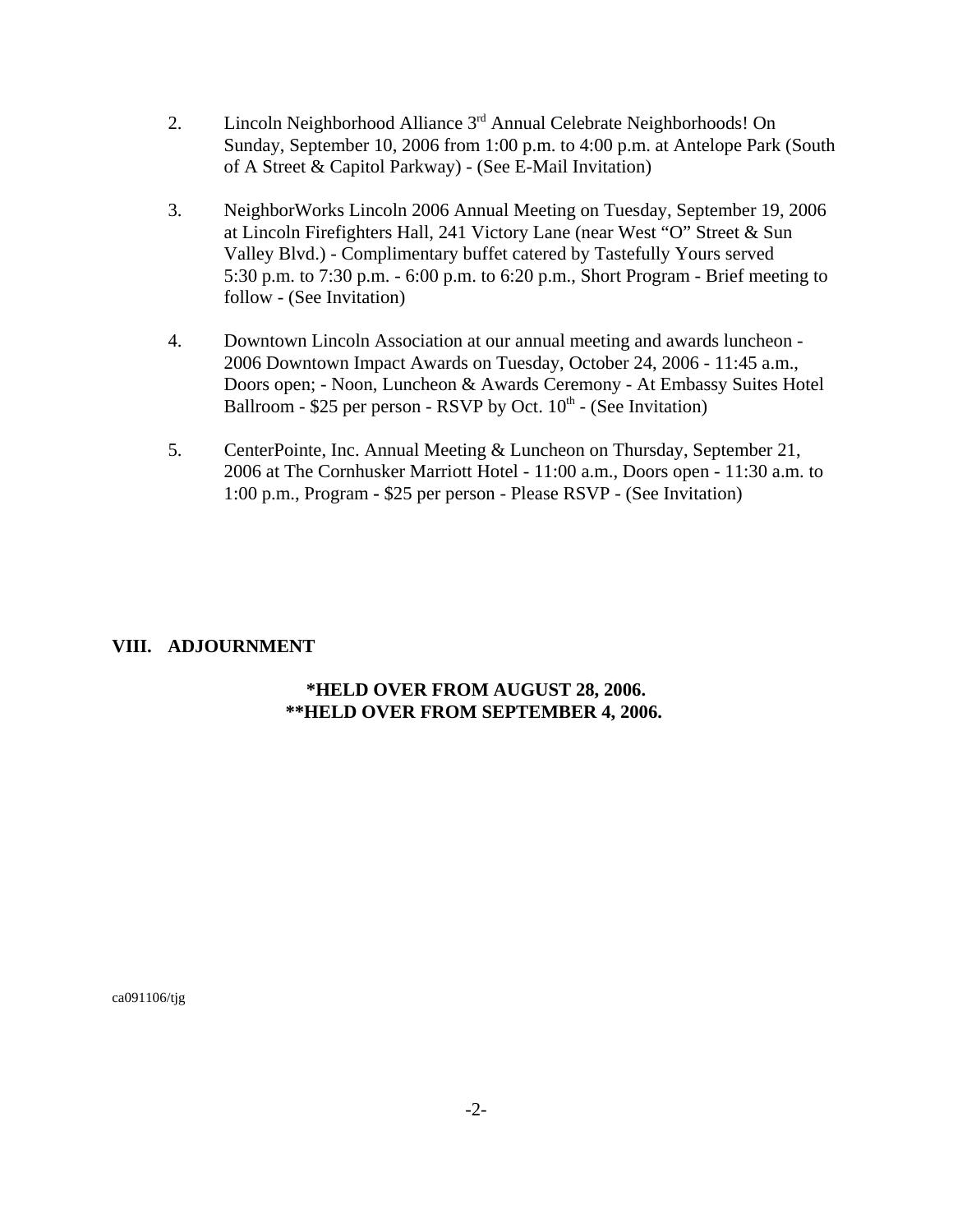# **MINUTES CITY COUNCIL MEMBERS' "NOON" MEETING MONDAY, SEPTEMBER 11, 2006 (Immediately Following Directors' Meeting) COUNTY/CITY BUILDING CONFERENCE ROOM 113**

**Council Members Present:** Patte Newman, Chair; Dan Marvin, Vice-Chair; Jonathan Cook, Robin Eschliman, Jon Camp, Annette McRoy, Ken Svoboda.

**Others Present:** Mark Bowen, Rick Hoppe, Ann Harrell, Mayor's Office; Dana Roper, City Attorney; Tammy Grammar, City Council Staff; Deena Winter, Lincoln Journal Star Representative; and Coby Mach, LIBA.

## **I. MINUTES**

- \*1. Minutes from Directors' Meeting of August 21, 2006.
- \*2. Minutes from Council Members' "Noon" Meeting of August 21, 2006.
- \*3. Pre-Council Meeting Minutes City Employee Benefits August 7, 2006.
- 4. Pre-Council Meeting Minutes Executive Session RE: Fire Trucks Negotiations, Potential Litigation & Contract Settlement - August 28, 2006.

Chair Newman called for approval of the minutes. No changes and minutes approved by accumulation.

# **II. COUNCIL REPORTS ON BOARDS, COMMITTEES, COMMISSIONS AND CONFERENCES -**

## 1. **Parks & Recreation Advisory Board Meeting** (Cook) **—**

Cook stated he was not able to attend the Parks and Rec Board Meeting but since Lynn Johnson is here, possibly he could give us a quick report.

Johnson said there were three action items on the agenda. One, recommending a tower in Holmes Golf Course, just south of the LES sub-station. It should be coming forward soon. Secondly, they approved a tweak to the public art collections policy which essentially says when we're looking at public art requisition we should look at the quality and the merit of the art, and how it relates to the collection. That way we wouldn't have multiple pieces by the same artist. And thirdly, for about the last year and a half they've been working with Pine Wood Bowl Committee on developing a master plan for updating and renovation of Pine Wood Bowl. They approved the master plan even though no money is available yet, which is the next step. To sit down and develop a phase in plan and a financing plan. But the plan shows what the renovation might look like when complete.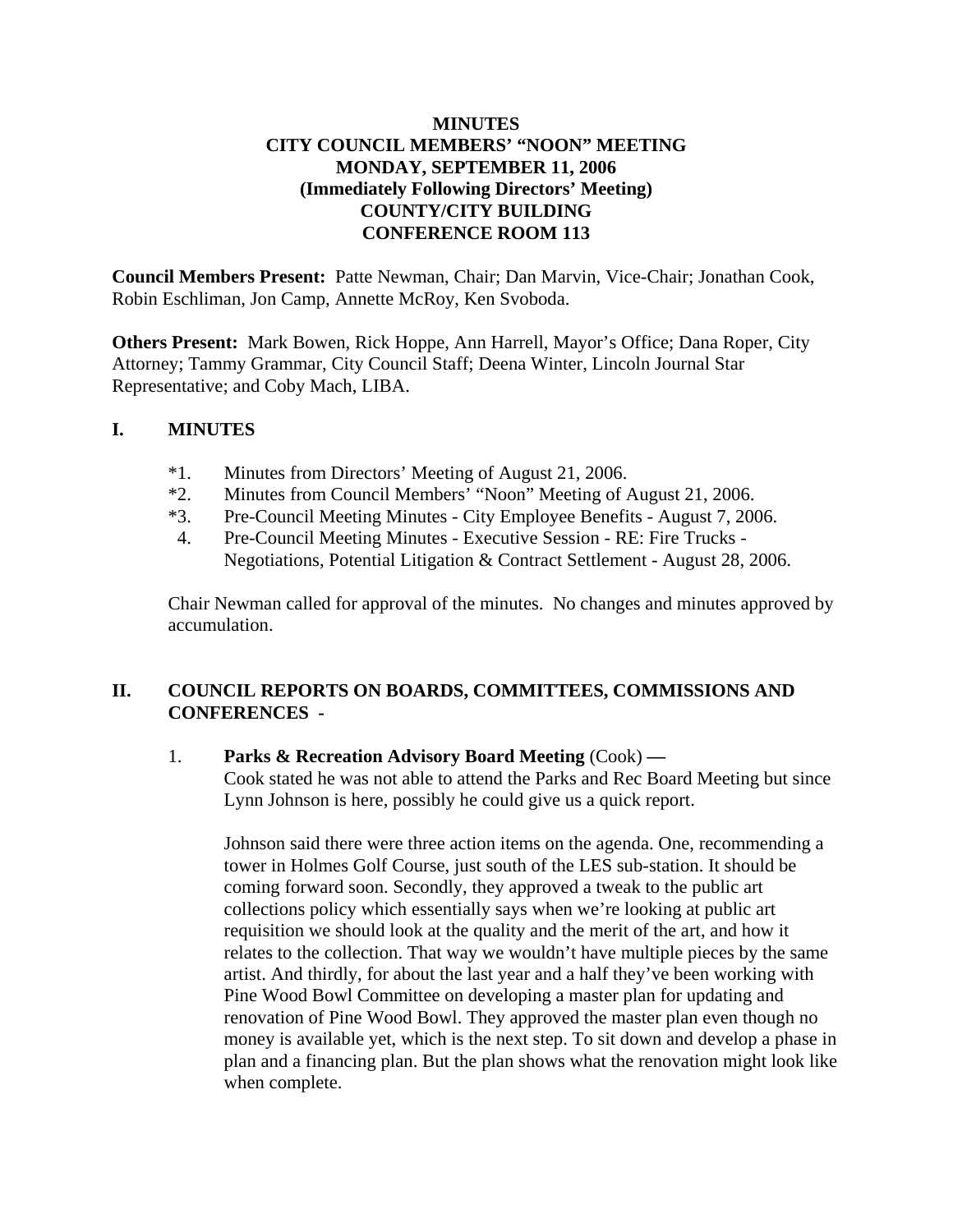### **OTHER MEETINGS REPORTS:** -

Eschliman stated she wanted to report on the Homeless Coalition. Eschliman said she had heard at a business meeting with downtown people that there was a chronic homeless problem. She stated she brought up the matter at the Homeless Coalition, even though she hadn't had a chance to talk to Chief Casady to find what was happening, to get their input. The Homeless Coalition said basically if more facilities for people with drug problems were available then that would help take care of the problem. They didn't seem to be interested in a more constructive solution. Eschliman continued saying she could kind of see friction between the business community and this group.

## **III. APPOINTMENTS/REAPPOINTMENTS -**

#### **RICK HOPPE -**

Hoppe stated at Council Meetings he's noticed it tends to run to peaks and valleys on appointments.

Marvin asked on this issue if Fred Freytag could be put into the ring as far as someone who wants to be on the Community Development Task Force? Hoppe responded he would and considers Fregtag an excellent addition. Marvin said there were three vacancies coming up. Hoppe stated Freytag lives in the right area, there's a lot of restrictions on who can serve what piece, but will make sure he is listed.

Eschliman asked what other areas are being looked for? Hoppe answered the CDTS has one right now, but again, they look for very specific roles, i.e., the last one we had to replace had something to do with banking, or the realty community. They are really specific. Some of them have to live in certain parts of town.

McRoy asked which group they were looking at, to which Hoppe responded the Community Development Task Force.

### **IV. REQUESTS OF COUNCIL FROM MAYOR -**

#### **MARK BOWEN -** None

#### **ANN HARRELL -** None

**DANA ROPER, City Attorney -** None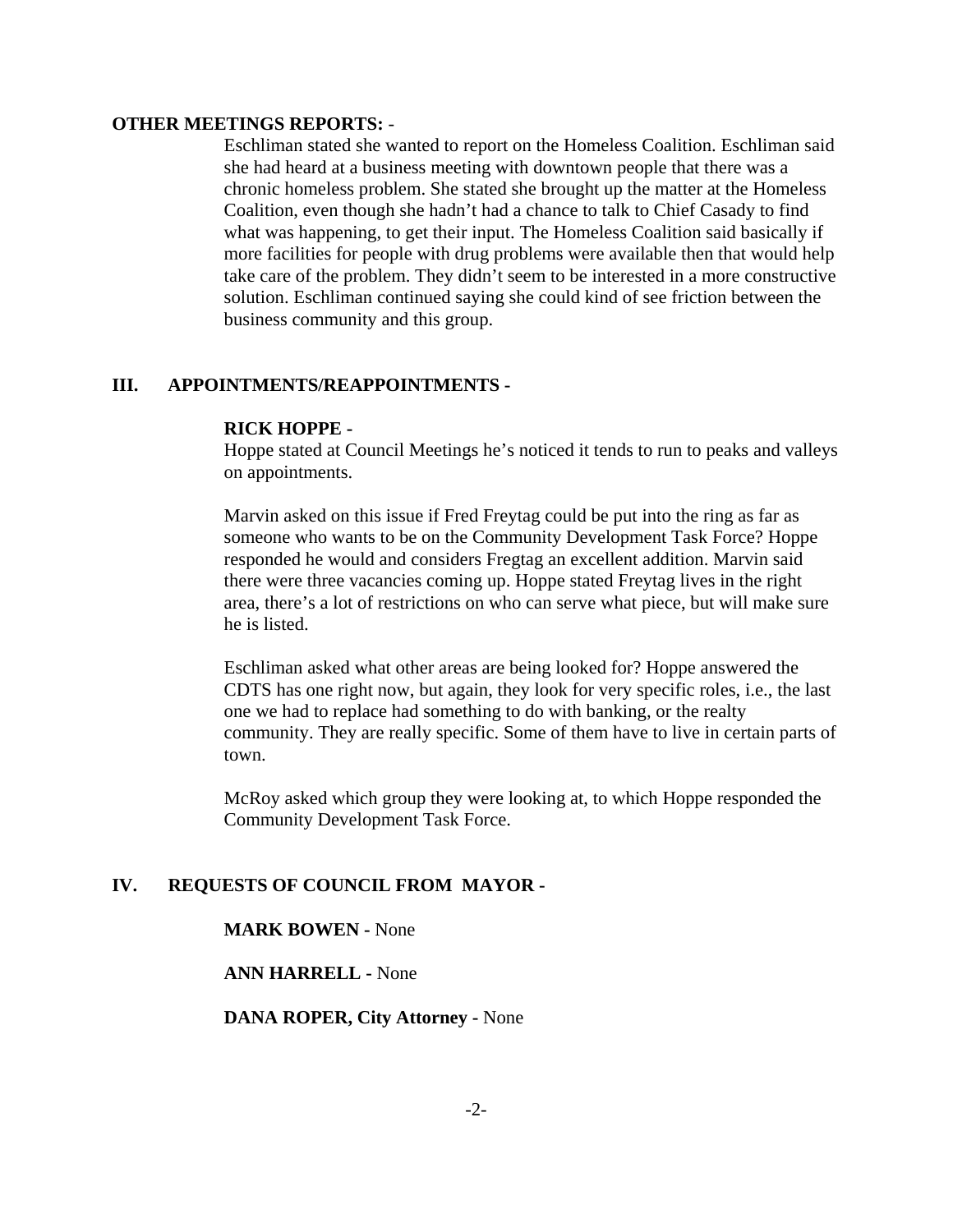## **V. MISCELLANEOUS - NONE**

### **VI. CITY COUNCIL MEMBERS**

**JON CAMP -** None

**JONATHAN COOK -** None

### **ROBIN ESCHLIMAN -** None

**DAN MARVIN -** Marvin stated he went on a wastewater tour, took a tour of the Reese's Sewer Plant, which he use to live next to, in 1980, and the odor is much lower today than remembered. It's a fun tour. On tour Marvin said he went to the top of the egg, and the other thing is that they use methane gas, which comes off of one of the products they deal with, to provide and generate electricity providing power to approximately half the plant.

Marvin then asked regarding the paper information he received where it came from? He stated in the correspondence there was Keno and Waverly, and something from Portland, or Eugene, Oregon? Eschliman thought that probably, even though she didn't do an RFI, but she had asked Steve Hubka as to why the sales tax went up two (2) months in a row, and Hubka had sent this correspondence and possibly he just photocopied for everyone on the Council. It was also on line, Thursday night.

Newman said she thought this was Jan Kars, who works at Critters, and she was comparing the numbers for before the smoking ban and then after. Marvin stated what he found interesting was in January of 1997 the City had fourteen (14) million dollars with retail sales at eateries, while the latest number of December of '05 is up to twenty-five (25) million, which is a good increase for this period of time. Cook said there was inflation involved with this. Marvin said there's not a corresponding increase in the County.

### **ANNETTE McROY -** None

### **PATTE NEWMAN -** None